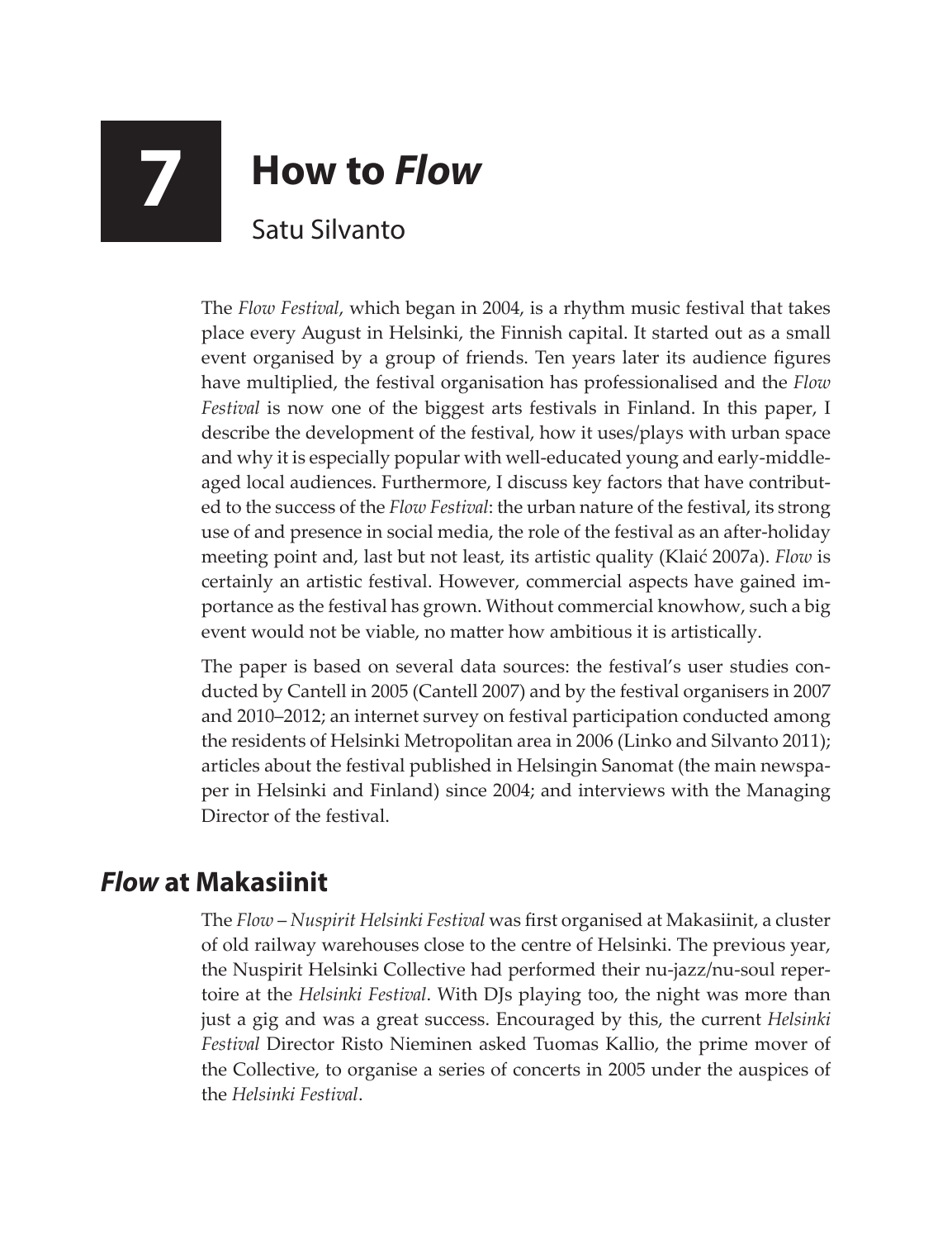Kallio and his girlfriend, Suvi Virtanen, who had just finished her degree in Arts Management, took up the task with enthusiasm. Together with their friends from Nuspirit Helsinki they developed a brand for the festival, starting with its name and artistic programme but also thinking about the festival's visual identity and so on. From the very beginning the festival organisers wanted the programme to include extra-musical elements. Other arts were also on show and sushi was served, while the run-down venue was decorated using large-scale design canvases to create the right kind of atmosphere for the festival area.

The redbrick buildings of Makasiinit, the first *Flow Festival* venue, had been a hotspot for urban subculture since 1989 (Hernberg 2012a, Oksanen 2006). When the railway company moved out, artists, alternative shops and a bar moved in. Grass-root activities, such as a popular flea market and cultural happenings, were organised both inside and in the courtyard; the site was also home to commercial events ranging from snowboard competitions to TV galas. In 2000 the Makasiinit buildings formed one of the main stages used during Helsinki's year as European Capital of Culture. The former warehouses were the subject of a fierce political debate at the time: a massive citizens' movement, joined by politicians from the Greens and the Left Alliance, wanted to preserve and renovate them, but lost the battle to those wanting to tear them down. The Helsinki Music Centre was eventually built on the site.

During the first *Flow* – *Nuspirit Helsinki Festival*s in 2004 and 2005 the former warehouses were working overtime. The Makasiinit stood as a symbol of urban grass root activity and, in the beginning the *Flow Festival* referred to itself as an urban music festival. Besides Nuspirit Helsinki and its members other bands, the festival performers included both Finnish and international friends and acquaintances of the group. Kallio described the artistic policy of the festival somewhat vaguely as 'something old, something new – and the rest in between, without forgetting soulfulness', and hoped that the festival would help to create a new musical movement in the city (Helsingin Sanomat 2006).

In 2004 the *Flow Festival* attracted 4500 visitors, in 2005 5000 – about as many people as one could fit in the Makasiinit area. According to audience research produced for the *Helsinki Festival* in 2005 (Cantell 2007), just over a third of the *Flow* audience were students and approximately the same proportion had a degree. Males accounted for 58% of the audience, with two thirds between 20 and 29 years of age. The audience included more 'heavy users' of culture (those attending more than 20 cultural events a year) than most other *Helsinki Festival* events included in the study. On the other hand, the festival also attracted people who had never visited the *Helsinki Festival* before.